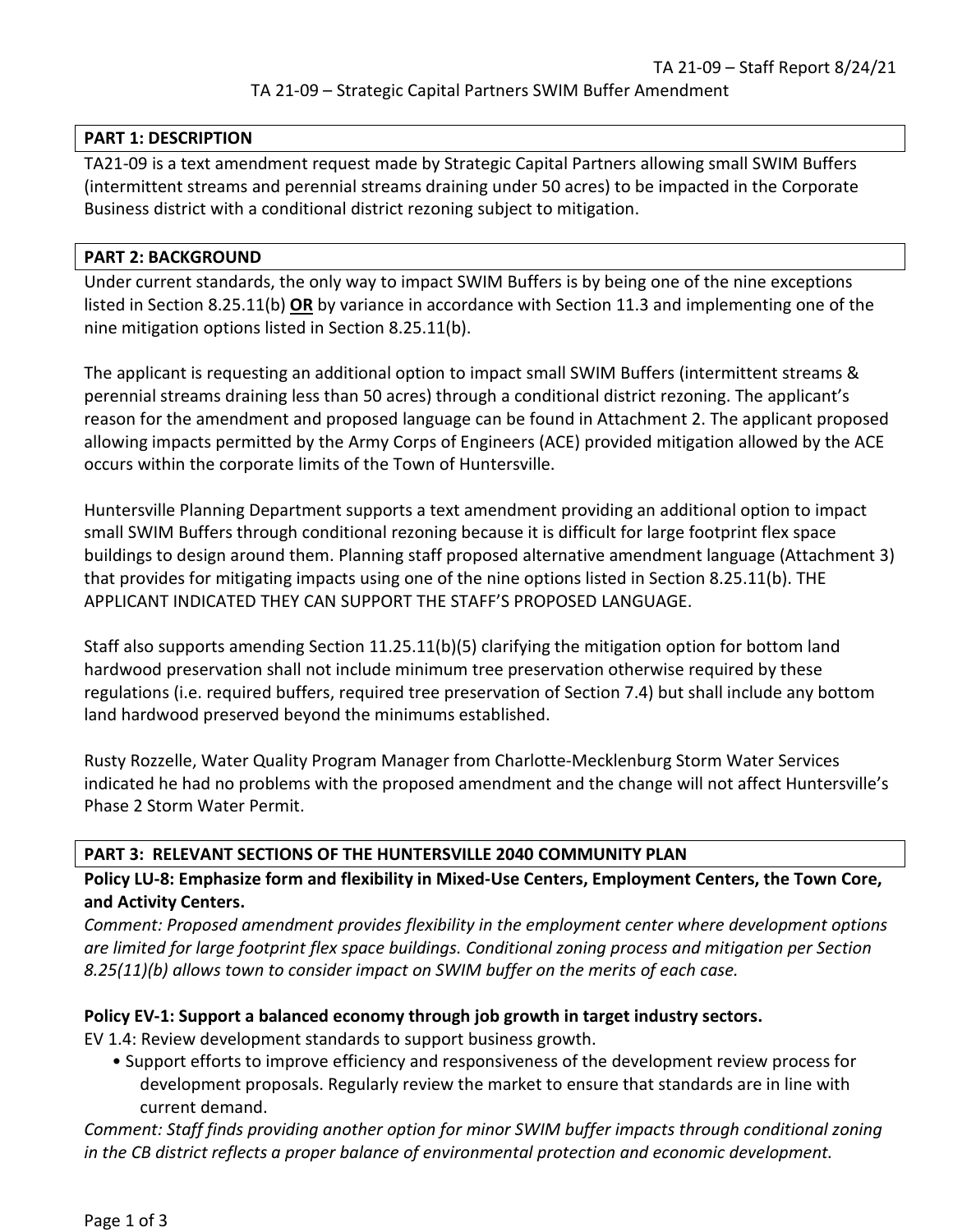# **Policy EOS-1: Support the preservation and enhancement of the natural environment, along with its scenic and cultural assets.**

*Comment: While the amendment allows impacts to intermittent streams and perennial streams draining under 50 acres, mitigation per Section 8.25.11(b) would be required.*

## **PART 4: STAFF RECOMMENDATION**

Staff recommends approval of alternative text amendment language (Attachment 3).

#### **PART 5: HUNTERSVILLE ORDINANCE ADVISORY BOARD**

The Huntersville Ordinances Advisory Board (HOAB) recommended approval of the proposed text amendment 8-1 on August 5, 2021.

### **PART 6: PUBLIC HEARING**

August 16, 2021. No one other than staff spoke at the public hearing.

#### **PART 7: PLANNING BOARD RECOMMENDATION**

August 24, 2021

#### **PART 8: ATTACHMENTS**

- 1. Applicant's Text Amendment Application
- 2. Applicant's Text Amendment Language
- 3. Staff's Alternate Text Amendment Language